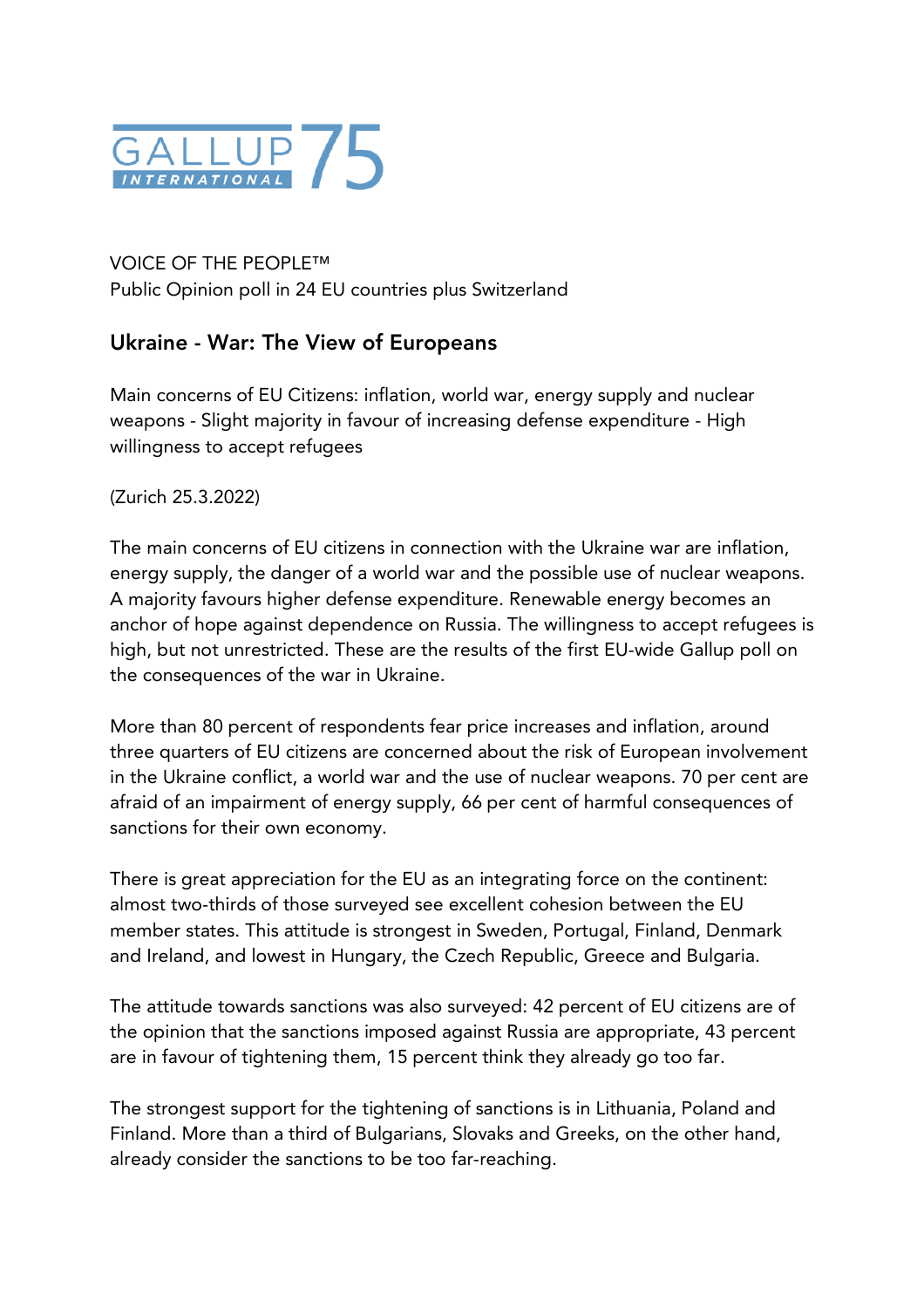Energy dependence on Russia is ringing alarm bells all over Europe, most loudly in Austria, Germany, Hungary, Italy and Slovakia. The replacement of Russian energy supplies with renewable energy meets with undivided approval.

In the EU as a whole, every second citizen is in favour of admitting Ukraine to the EU. This attitude is most pronounced in Poland, Estonia, Lithuania as well as on the Iberian Peninsula and in Ireland. In Central Europe - Austria, Slovakia and Hungary as well as in Greece, citizens are much more sceptical about Ukraine joining the European Community.

On average in the EU, an overwhelming majority of respondents (78 percent) are in favour of a more active role for the EU in the world. This attitude is strongest in Poland, Lithuania and the Iberian Peninsula, and weakest in Austria and Denmark.

More than half of EU Europeans are in favour of building a European army and increasing defense expenditure. Support is strongest on the Iberian Peninsula, in Belgium, Poland, Lithuania and Romania, and weakest in the neutral countries Finland, Ireland and Austria as well as in Sweden.

Only 45 percent of EU Europeans rate the equipment and operational capability of their country's armed forces as good or very good. Citizens are most aware of military weaknesses in Austria, Germany, Croatia, Slovakia as well as Ireland and Bulgaria.

Europeans are largely unanimous in their willingness to accept refugees: 50 per cent are in favour of accepting Ukrainian refugees in their country indefinitely, 44 per cent are in favour of accepting them in limited numbers.

How are the major powers perceived against the backdrop of the Ukraine war? Gallup International also asked people in Europe about this. The result: 63 percent currently see the EU as the most important stability factor in the world order. 38 percent concede this rating to the USA. Only 12 percent see China in this role. Russia is perceived as a destabilising power.

## Methodology:

Representative online survey by the Gallup International Association with 23,004 respondents in 24 EU countries plus 1,000 respondents in Switzerland. From the EU member states Malta, Cyprus and Luxembourg were not included. Survey period 7 to 23 March 2022, method: computer-assisted web interviews, age 18 +.